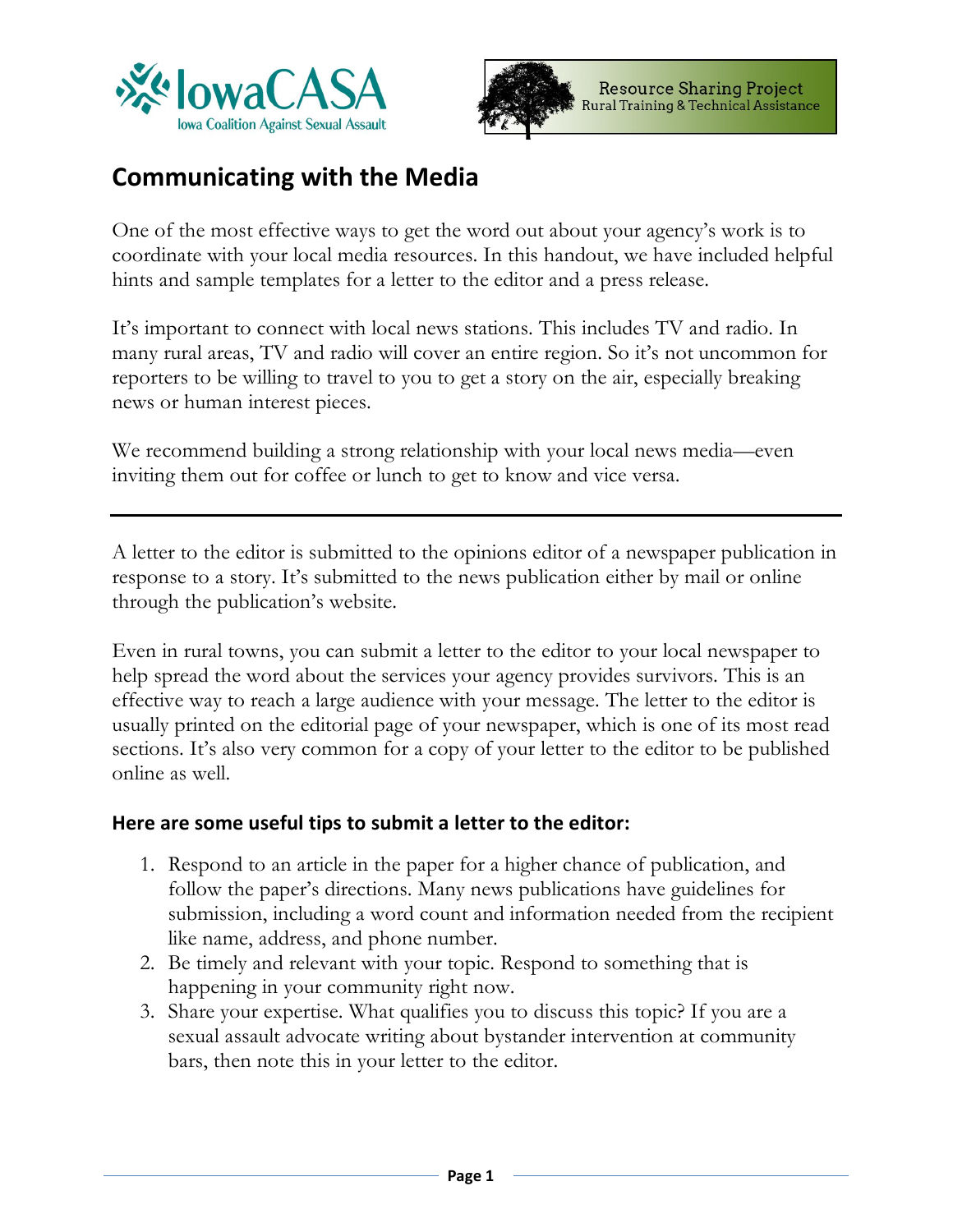



- 4. If relevant to your topic, refer to your local lawmakers by name. It's a known fact that policymakers commonly read editorial pages, especially if their names are mentioned.
- 5. Keep your letter brief and focused. Try to stay under 200-250 words to increase likelihood of publication.
- 6. Include a call to action of some kind. Wrap up your letter to the editor explaining what you want your readers to do or how they can help.

# **Sample Letter to the Editor<sup>1</sup> (146 words):**

In yesterday's newspaper, your reporter and editors publicly included the name and photograph of a survivor of sexual violence on the front page.

As an advocate who works regularly with survivors, I understand how this kind of publicity can be devastating to a victim and causes added trauma to an already horrific crime.

I implore your paper to stop printing the names of survivors. Survivors have already been through enough without experiencing further scrutiny and humiliation by having their names and photographs listed on the front page of your newspaper. This is especially true within our rural community, where so many of us know and work with one another.

It is already common practice for major publications not to publish the names of survivors to protect the victim's privacy. It is time for our own newspaper to take a step in the right direction and follow suit.

Press releases are a key element to any kind of communications strategy. It should be short and compelling, detailing a newsworthy event in the community or informing reporters (and therefore community members) about an interesting topic.

A press release can be submitted as a mass email to local members of the media. This is why it's always a good idea to keep an up-to-date record of your local news media. Many reporters are listed on news websites, although in rural areas this is not always

 $1$  This letter to the editor is based upon something that really happened in a rural community. The local newspaper commonly printed survivors' names along with descriptions of their experiences. When direct service providers contacted the local newspaper, the editors immediately changed their policy to no longer print victims' names.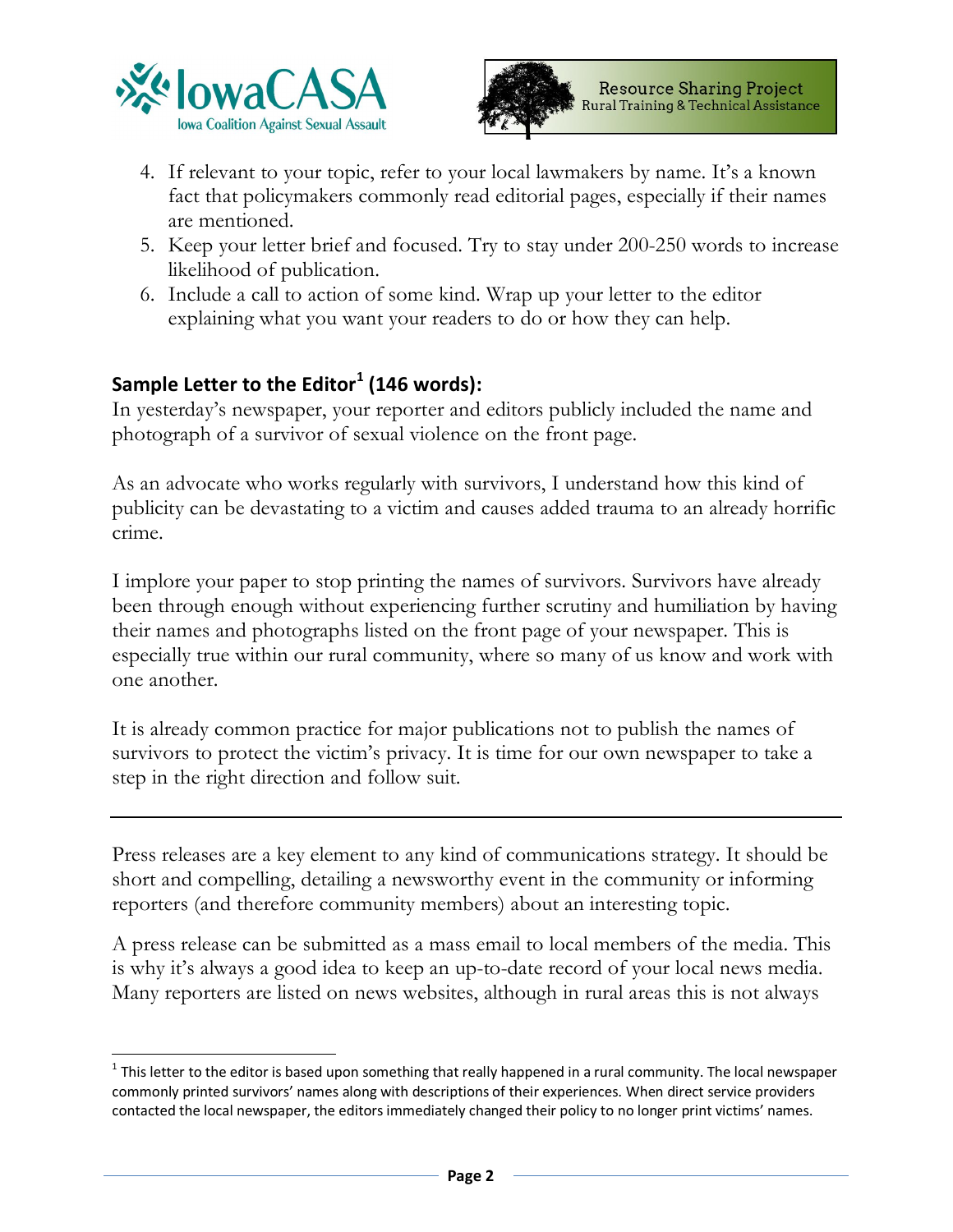



the case. Whenever speaking to a reporter, ask for her or his card to help you keep record.

#### **Here are some helpful tips when writing a press release:**

- 1. An engaging headline will grab the attention of a reporter. Think about the last article you read in your local newspaper. The headline likely had a role to play. As such, a good headline in your press release will serve the same purpose.
- 2. Don't waste words—get right to the point in your first paragraph. Even rural reporters are busy and up against numerous deadlines. Be mindful of their time. A reporter should have a good idea of what you're trying to "sell" them after reading the first few sentences of your press release. Every paragraph after that should be supporting information. Keep paragraphs short and concise.
- 3. Check your grammar and look for errors. Have co-workers and leadership check over the document multiple times before sending to reporters.
- 4. Include relevant quotes. Quotes are the human element to your press release. If you're lucky, reporters will reprint the quote directly from your press release. Quotes should come from Executive Directors, Associate Directors, or someone within your agency who is an authority on the topic you are addressing.
- 5. More than one page is too much. As with writing a letter to the editor, shorter is usually better when writing a press release.
- 6. Include access to more information. This may be a link to your website, or a link to a resource you reference in your press release. Help the reporter get as much information as possible.

## **What content should I include in my press release?**

- 1. A release date at the top of your release. This is commonly the date you intend to push out your press release.
- 2. Contact information. Who do you want the media to contact if they have any questions about your press release? This is usually an Executive Director or a communications person.
- 3. Headline and, if absolutely necessary, a subheading. Your headline should be one of the most engaging pieces of your press release. A subheading may include additional information, like the date, time, and place of an event.
- 4. Location and the lead. The location is simple: where are you writing from? The lead is your first paragraph—the who, what, where, when, and most importantly *why*. Avoid jargon words or acronyms that reporters may not understand. Use plain English.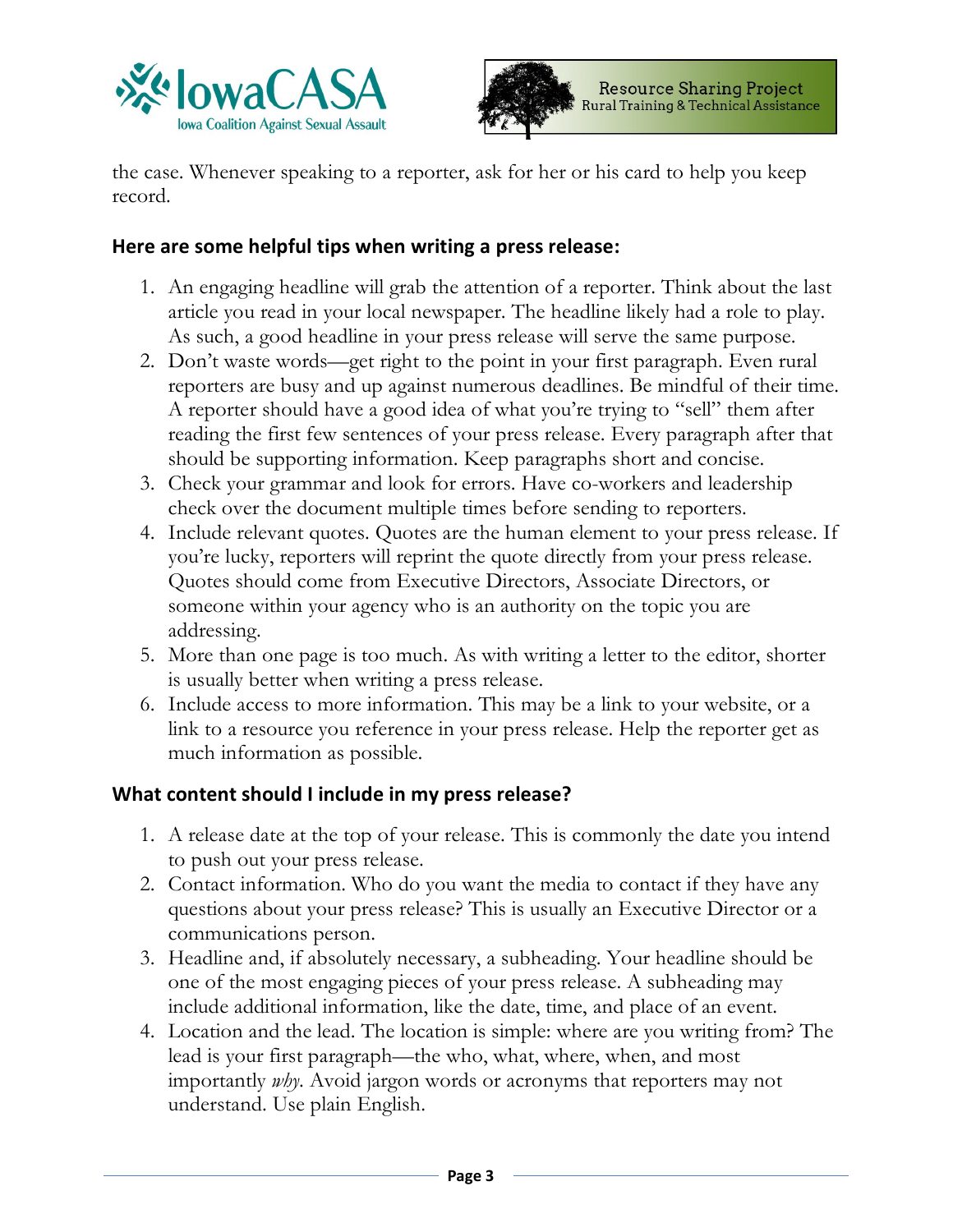



- 5. Support information. This will be your follow-up paragraphs that help support everything in the first paragraph. This is also where you would include quotes.
- 6. Your organization's "boilerplate" and access to more information. A boilerplate includes the name of your agency, your mission, your website, and whatever additional information you feel is relevant to your topic. Keep it brief, but informative.

#### **Sample Press Release:**

January 30, 2020 Contact: Jane Smith, Executive Director  $(515)$  244-7424, jane.smith@organization.org

## For the Dogs: Comfort Dog Donated to Domestic & Sexual Violence Services<sup>2</sup> **Special ceremony February 1 at 2:00 pm at program headquarters**

RURAL TOWN, NY—A golden retriever comfort dog trained by Canine Performance Center in Rural Town will be donated to the Domestic & Sexual Violence Services this Saturday at a special ceremony. The dog, Jasper, will help provide support for survivors of sexual violence who seek services through the Domestic & Sexual Violence Services. The ceremony will take place at 2:00pm on February 1 at the program's headquarters, located at 3030 Rural Road Place, Rural Town, NY.

The animal is part of the Canine Performance Center's K-9 comfort team. Canine Performance Center has recently teamed up with Domestic & Sexual Violence Services to provide this free service.

"A significant number of survivors experience PTSD after a sexual assault," says Jane Smith, Executive Director for Domestic & Sexual Violence Services. "We are so grateful to Canine Performance Center for providing this special service. This will have a profound influence on the services we are able to provide survivors."

Comfort dogs can help alleviate stress and anxiety, and provide a calming presence for survivors who come into the program's office to seek services. It is estimated that 30% of all sexual violence survivors experience some form of post-traumatic stress disorder.

 $2$  This fictional press release can help illustrate the points outlined in the previous page.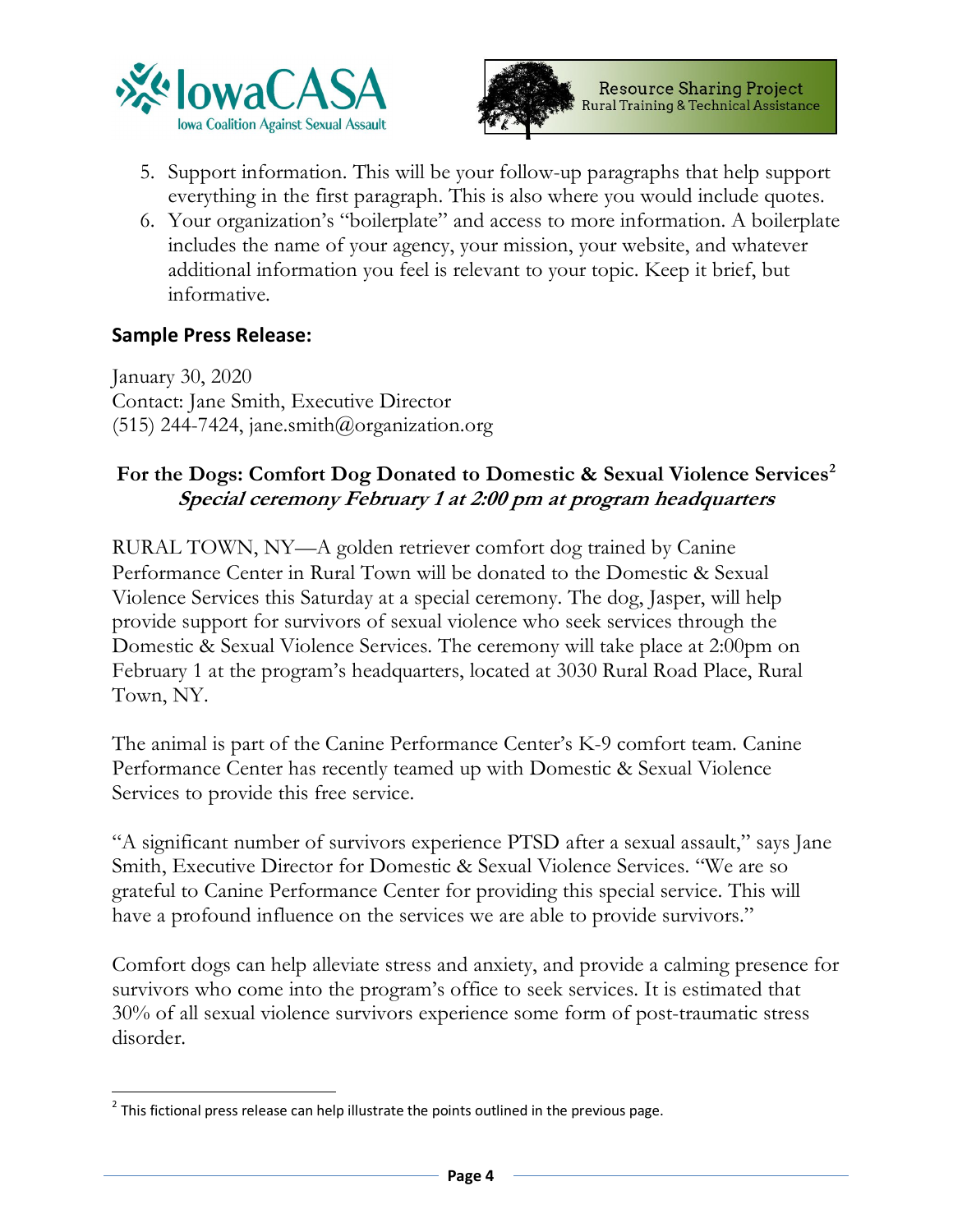



The special ceremony is open to the public. For more information, visit www.orglink.org. For more information about Canine Performance Center, visit www.cpc.com.

Domestic & Sexual Violence Services is a private nonprofit organization. Its mission is to promote a society free from sexual violence and to meet the diverse needs of survivors. More information at www.orglink.org.